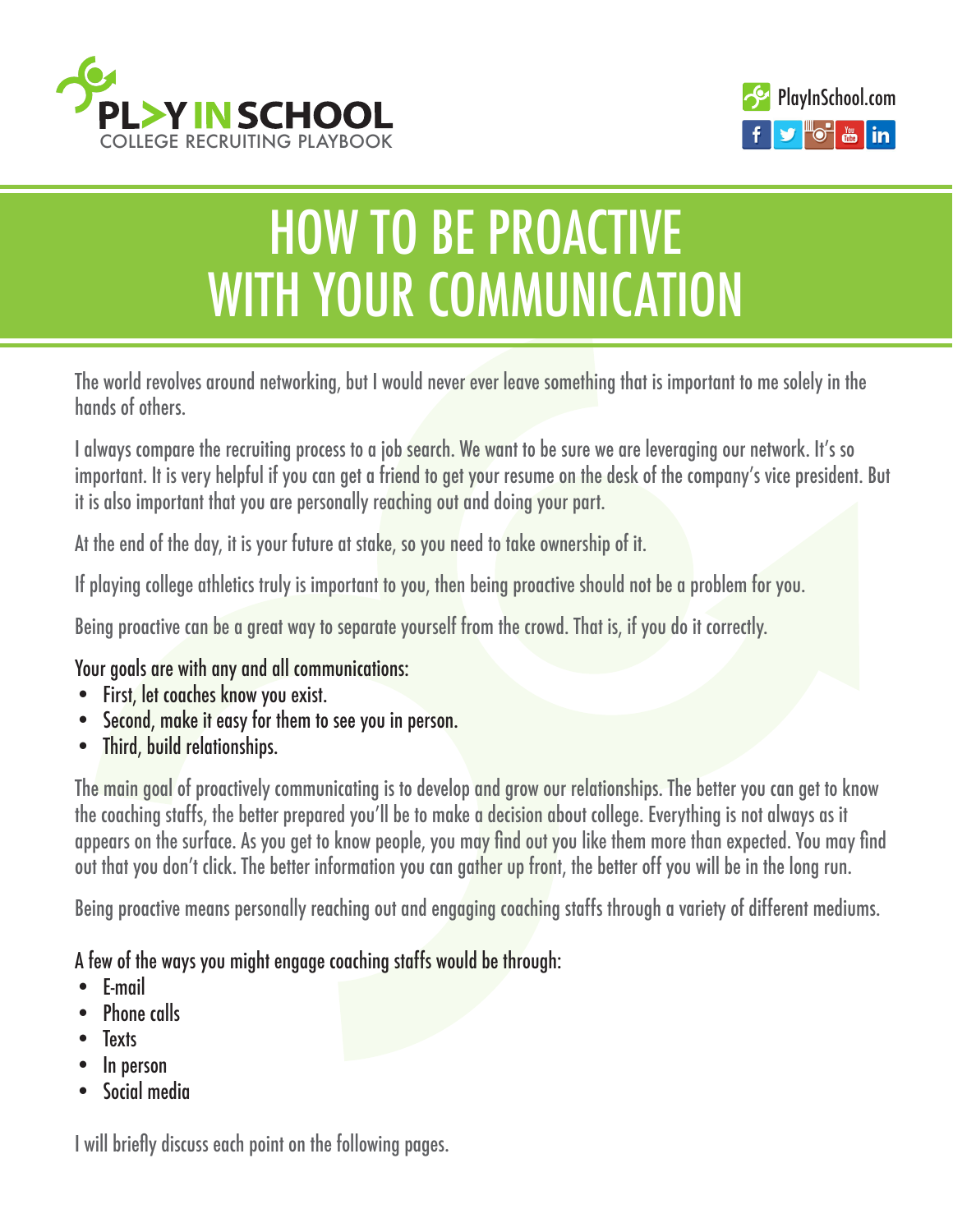



## E-Mail

Be sure to see the classes on ["Cheat Sheet for E-mailing College Coaches"](http://www.playinschool.com/cheat-sheet/) and "E-mail Hacks."

E- mail will be the starting point for many relationships between prospects and coaches. It will be where you get a chance to introduce yourself and share pertinent information. And of course, one of the ways that you'll be able to deliver your video to coaches.

E-mails should always be written by the prospect. It's OK and recommended to have a parent or another adult proofread your e-mails but they should never write it. Adults do not write like teenagers, and coaches can tell.

E-mail is a place where you should never feel rushed to the point of making careless errors. Take your time. Be sure you've gotten the details and spelling correct: coaches names, school name, etc. There is no reason to mess this up.

Do not feel like you need to write your life story in one e-mail. In fact, you want to have more to share with coaches next time you communicate with them.

Remember that the recruiting process is like dating. You don't want to run out of things to talk about on the first date.

## Phone calls

The majority of phone calls will be scheduled in advance. This is a good thing—it gives you time to prepare.

You should have time to do research on the program and the coach.

Try to relax. Be yourself. Be respectful.

Find a quiet place without distractions to have the conversation so that you can clearly hear them and vice versa.

I'd recommend having a notepad nearby in the event you need to take any notes. After the call ends, I highly recommend documenting the conversation by writing down what you spoke about. We'll cover this more in the class on "Organization Strategy."

The coach will lead the conversation. Let him. Follow his lead.

Like any normal conversation, there will be opportunities for both parties to speak. Be prepared to answer any questions. Also be prepared to ask some questions. It's a good idea to have 3-5 questions or topics prepared ahead of time.

If you think it's awkward to be talking to a coach, imagine how awkward it is for a coach to be talking to a kid that doesn't open his mouth.

Running through a few mock calls is a great idea. We'll do an entire class on that.